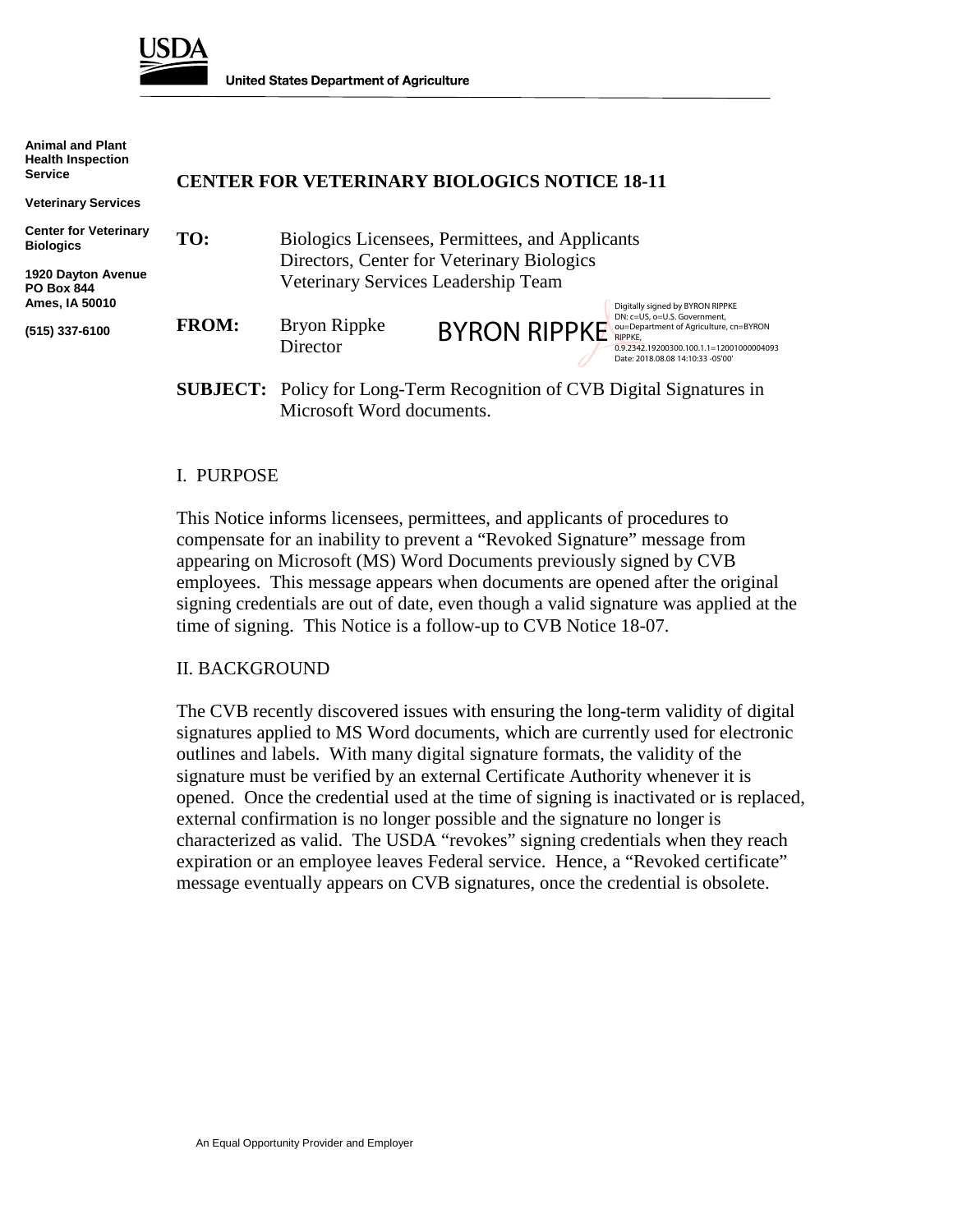## **CENTER FOR VETERINARY BIOLOGICS NOTICE 18-11** Page 2



**USDA-APHIS Representative** Signed by Joe Doe

It was hoped that converting to the XAdES-X-L standard, wherein a third-party time stamp and the signatory's signing credentials are embedded in the document, would allow the signature to be validated without an external Certificate Authority check upon opening. APHIS recently held discussions with Microsoft, however, and MS Word does not currently have a mechanism to suppress the external check for revoked certificates, regardless of the signature standard used.

The CVB is taking the following action to compensate for this inability to prevent a "Revoked certificate" message from appearing on MS Word documents signed by the CVB.

III. ACTION

As described in CVB Notice 18-07, the CVB will continue to recognize documents with a Revoked Certificate message for APHIS regulatory purposes, provided that the Signature Details confirm that the document was signed while the signing certificate was valid. Stepwise instructions to drill into Signature Details are available at [https://support.office.com/en-us/article/view-digital-signature-and-certificate-details-](https://support.office.com/en-us/article/view-digital-signature-and-certificate-details-76ba00cb-1e58-42aa-8717-0caee76bb3cf)[76ba00cb-1e58-42aa-8717-0caee76bb3cf.](https://support.office.com/en-us/article/view-digital-signature-and-certificate-details-76ba00cb-1e58-42aa-8717-0caee76bb3cf)

| Signatures<br>Valid signatures: | General<br>Certification Path<br>Details                                                                                                                                                                                                                                                       |
|---------------------------------|------------------------------------------------------------------------------------------------------------------------------------------------------------------------------------------------------------------------------------------------------------------------------------------------|
| 4/13/2018<br>Joë Doë            | <b>Certificate Information</b>                                                                                                                                                                                                                                                                 |
|                                 | This certificate is intended for the following purpose(s):                                                                                                                                                                                                                                     |
| <b>Signature date</b>           | . Ensures the identity of a remote computer<br>. Proves your identity to a remote computer<br>E.<br>· Protects e-mail messages<br>. Ensures software came from software publisher<br>. Protects software from alteration after publication<br>. Allows data to be signed with the current time |
|                                 | <b>Issued to.</b> JOE DOE                                                                                                                                                                                                                                                                      |
|                                 | <b>Issued by:</b> Entrust Managed Services SSP CA                                                                                                                                                                                                                                              |
|                                 | Valid from 3/ 1/ 2016 to 7/ 17/ 2018                                                                                                                                                                                                                                                           |